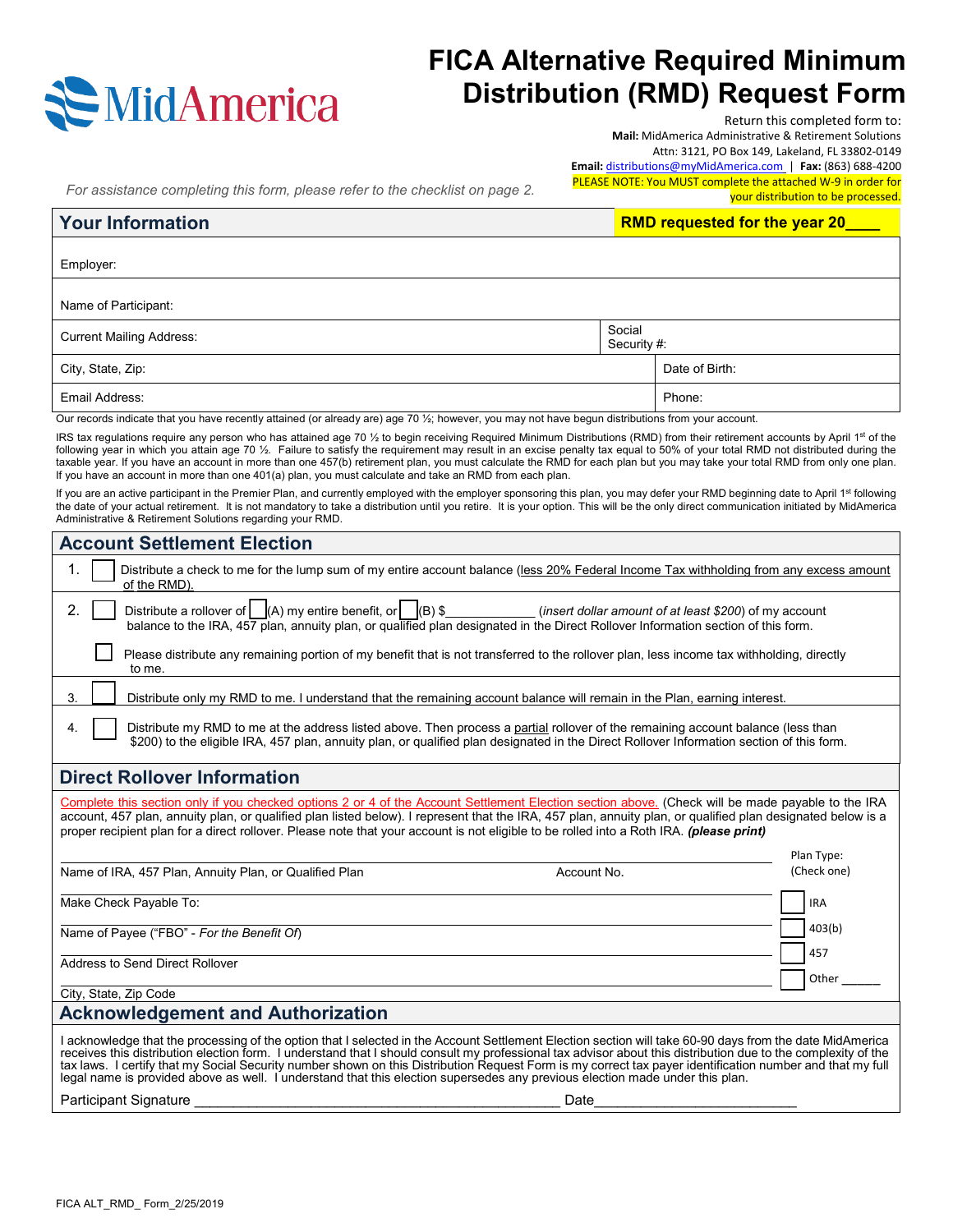# **FICA Alternative Checklist**

# **For all distributions:**

Complete and sign distribution form (complete all fields)

Complete attached IRS W-9 Form

**If you prefer a Direct Deposit**, please submit the following:

- i. A complete and signed Direct Deposit Form
- ii. A copy of a bank letter or, a copy of voided check with preprinted name and bank account information (no counter checks will be accepted)
- *iii. \*\* If your Direct Deposit form and copies are not received in good order, we will process your distribution via check to your home address.*

# **If you are requesting a rollover:**

Add detailed information to the rollover section of this distribution form

- i. Supply the name of the IRA, 457, Annuity or Qualified Plan receiving the funds
- ii. Supply the name and address of the receiving company
- iii. Supply plan account number (if applicable)

Rollover paperwork from the receiving vendor if applicable

# **If you are purchasing of service credits:**

**For TRS of Texas,** supply a copy of:

i. Letter of Acceptance and Form TRS-551

# **If your name has changed:**

Submit a copy of your Social Security Card

# **If your address has changed:**



 Go to www.myMidAmerica.com and select the Access Account option located in the upper right-hand side of the main page. Enter your login credentials and select Participant Login. You may update your personal profile by going to Settings, then Personal Profile.

# **Questions?**

Contact our Customer Service department at (800) 430-7999 or accountservices@myMidAmerica.com. Customer Service Hours Monday through Thursday, 8:30 am  $-$  8 pm ET | Friday, 8:30 am  $-$  6 pm ET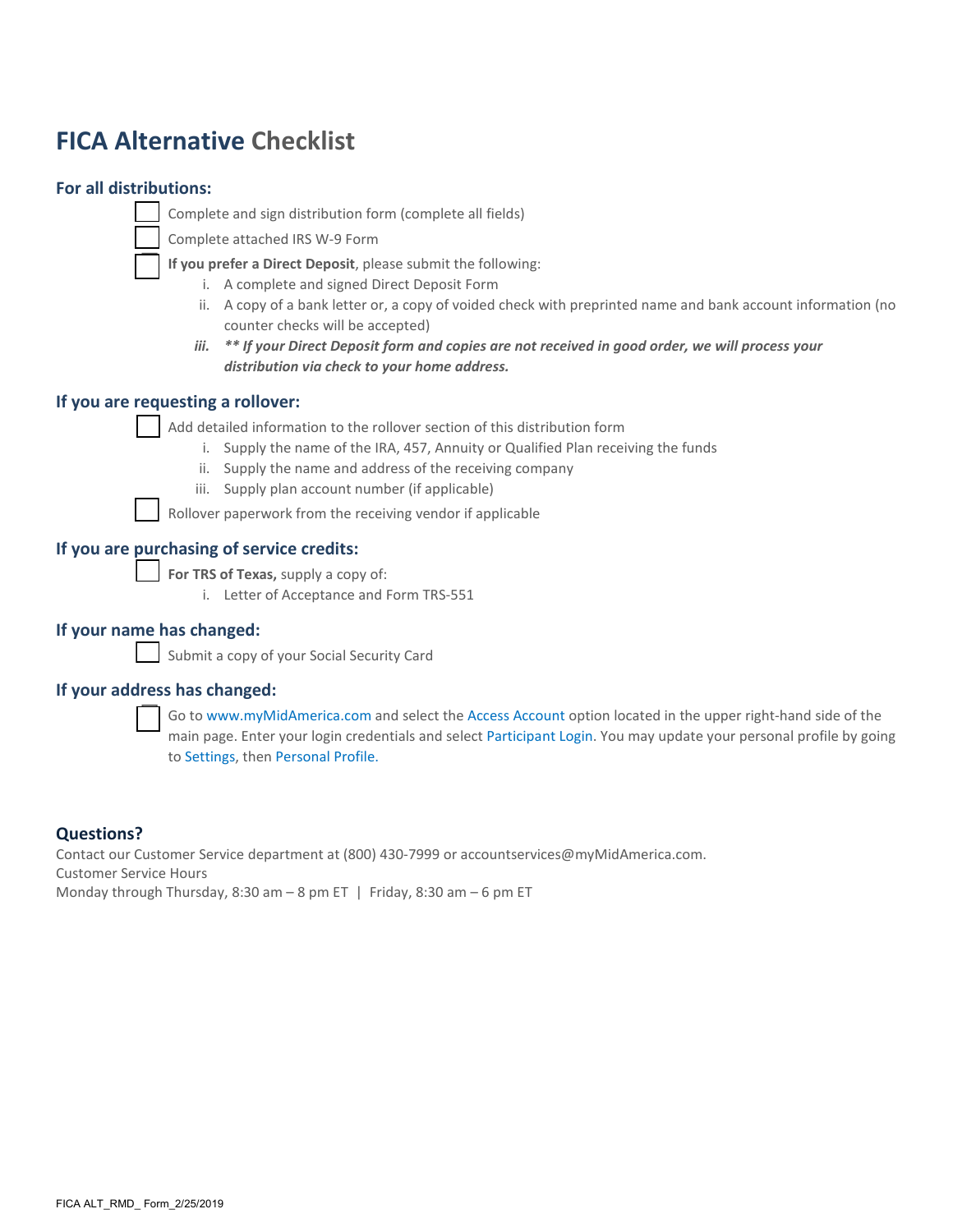# **SPECIAL TAX NOTICE REGARDING PLAN PAYMENTS**

*This notice contains important information you will need before you decide how to receive your Plan benefits.*

This notice is provided to you by your Plan Administrator because all or part of the payment that you will soon receive from your Qualified Retirement Plan may be eligible for rollover by you or your Plan Administrator to a Traditional IRA, Roth IRA, another qualified employer plan, eligible 457(b) plan, 401(a) or 403(b) plan. A "Traditional IRA" does not include a SIMPLE IRA or Coverdell Education Savings Account.

If you have additional questions after reading this notice, you can contact your Plan Administrator.

There are two ways you may be able to receive a Plan payment that is eligible for rollover: (1) certain payments can be made directly to a Traditional IRA, Roth IRA, or, if you choose, another qualified employer plan, eligible 457(b) plan, 401(a) or 403(b) plan, that will accept it ("direct rollover"), or (2) the payment can be paid to you.

### **GENERAL INFORMATION ABOUT ROLLOVERS**

## **How can a rollover affect my taxes?**

You will be taxed on a payment from the Plan if you do not roll it over. If you are under age 59½ and do not do a rollover, you will also have to pay a 10% additional income tax on early distributions (unless an exception applies). However, if you do a rollover, you will not have to pay tax until you receive payments later and the 10% additional income tax will not apply if those payments are made after you are age 59½ (or if an exception applies).

### **Where may I roll over the payment?**

You may roll over the payment to either an IRA (an individual retirement account or individual retirement annuity) or an employer plan (a tax-qualified plan, section 403(b) plan, or governmental section 457(b) plan) that will accept the rollover. The rules of the IRA or employer plan that holds the rollover will determine your investment options, fees, and rights to payment from the IRA or employer plan (for example, no spousal consent rules apply to IRAs and IRAs may not provide loans). Further, the amount rolled over will become subject to the tax rules that apply to the IRA or employer plan.

### **How do I do a rollover?**

There are two ways to do a rollover. You can do either a direct rollover or a 60-day rollover.

If you do a direct rollover, the Plan will make the payment directly to your IRA or an employer plan. You should contact the IRA sponsor or the administrator of the employer plan for information on how to do a direct rollover.

If you do not do a direct rollover, you may still do a rollover by making a deposit into an IRA or eligible employer plan that will accept it. You will have 60 days after you receive the payment to make the deposit. If you do not do a direct rollover, the Plan is required to withhold 20% of the payment for federal income taxes (up to the amount of cash and property received other than employer stock). This means that, in order to roll over the entire payment in a 60-day rollover, you must use other funds to make up for the 20% withheld. If you do not roll over the entire amount of the payment, the portion not rolled over will be taxed and will be subject to the 10% additional income tax on early distributions if you are under age 59½ (unless an exception applies).

## **How much may I roll over?**

If you wish to do a rollover, you may roll over all or part of the amount eligible for rollover. Any payment from the Plan is eligible for rollover, except:

- Certain payments spread over a period of at least 10 years or over your life or life expectancy (or the lives or joint life expectancy of you and your beneficiary)
- Required minimum distributions after age 70½ (or after death)
- Hardship distributions
- Corrective distributions of contributions that exceed tax law limitations
- Loans treated as deemed distributions (for example, loans in default due to missed payments before your employment ends)
- Cost of life insurance paid by the Plan

Payments of certain automatic enrollment contributions requested to be withdrawn within 90 days of the first contribution The Plan administrator or the payor can tell you what portion of a payment is eligible for rollover.

## **If I don't do a rollover, will I have to pay the 10% additional income tax on early distributions?**

If you are under age 59½, you will have to pay the 10% additional income tax on early distributions for any payment from the Plan (including amounts withheld for income tax) that you do not roll over, unless one of the exceptions listed below applies. This tax is in addition to the regular income tax on the payment not rolled over.

The 10% additional income tax does not apply to the following payments from the Plan:

- Payments made after you separate from service if you will be at least age 55 in the year of the separation
- Payments that start after you separate from service if paid at least annually in equal or close to equal amounts over your life or life expectancy (or the lives or joint life expectancy of you and your beneficiary)
- Payments from a governmental defined benefit pension plan made after you separate from service if you are a public safety employee and you are at least age 50 in the year of the separation
- Payments made due to disability or after your death
- Corrective distributions of contributions that exceed tax law limitations
- Cost of life insurance paid by the Plan
- Contributions made under special automatic enrollment rules that are withdrawn pursuant to your request within 90 days of enrollment
- Payments made directly to the government to satisfy a federal tax levy
- Payments made under a qualified domestic relations order (QDRO)
- Payments up to the amount of your deductible medical expenses
- Certain payments made while you are on active duty if you were a member of a reserve component called to duty after September 11, 2001 for more than 179 days

## **If I do a rollover to an IRA, will the 10% additional income tax apply to early distributions from the IRA?**

### FICA ALT\_RMD\_ Form\_2/25/2019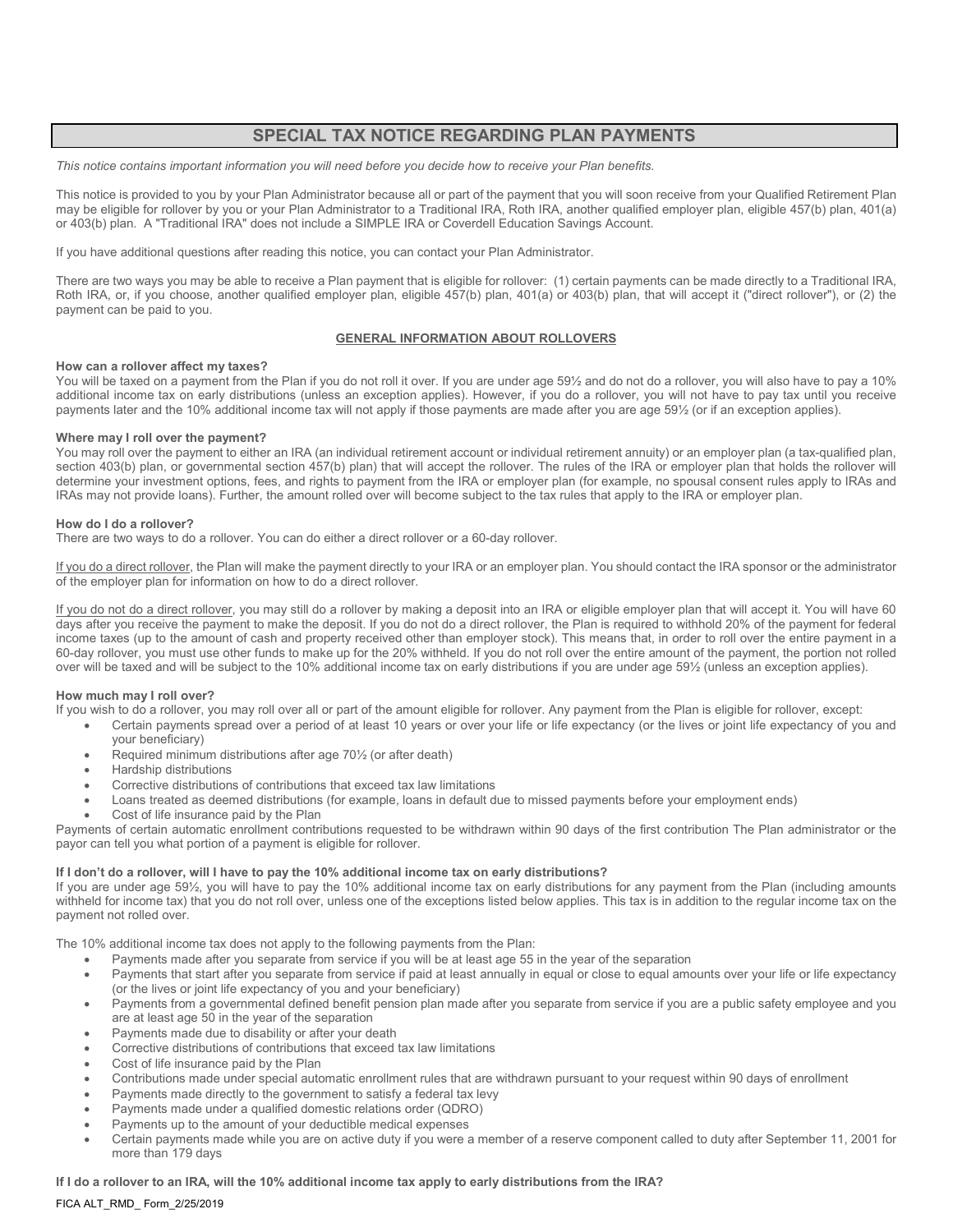If you receive a payment from an IRA when you are under age 59½, you will have to pay the 10% additional income tax on early distributions from the IRA, unless an exception applies. In general, the exceptions to the 10% additional income tax for early distributions from an IRA are the same as the exceptions listed above for early distributions from a plan. However, there are a few differences for payments from an IRA, including:

- There is no exception for payments after separation from service that are made after age 55.
- The exception for qualified domestic relations orders (QDROs) does not apply (although a special rule applies under which, as part of a divorce or separation agreement, a tax-free transfer may be made directly to an IRA of a spouse or former spouse).
- The exception for payments made at least annually in equal or close to equal amounts over a specified period applies without regard to whether you have had a separation from service.
- There are additional exceptions for (1) payments for qualified higher education expenses, (2) payments up to \$10,000 used in a qualified firsttime home purchase, and (3) payments for health insurance premiums after you have received unemployment compensation for 12 consecutive weeks (or would have been eligible to receive unemployment compensation but for self-employed status).

#### **Will I owe State income taxes?**

This notice does not describe any State or local income tax rules (including withholding rules).

### **SPECIAL RULES AND OPTIONS**

#### **If your payment includes after-tax contributions**

After-tax contributions included in a payment are not taxed. If a payment is only part of your benefit, an allocable portion of your after-tax contributions is included in the payment, so you cannot take a payment of only after-tax contributions. However, if you have pre-1987 after-tax contributions maintained in a separate account, a special rule may apply to determine whether the after-tax contributions are included in a payment. In addition, special rules apply when you do a rollover, as described below.

You may roll over to an IRA a payment that includes after-tax contributions through either a direct rollover or a 60-day rollover. You must keep track of the aggregate amount of the after-tax contributions in all of your IRAs (in order to determine your taxable income for later payments from the IRAs). If you do a direct rollover of only a portion of the amount paid from the Plan and at the same time the rest is paid to you, the portion directly rolled over consists first of the amount that would be taxable if not rolled over. For example, assume you are receiving a distribution of \$12,000, of which \$2,000 is after-tax contributions. In this case, if you directly roll over \$10,000 to an IRA that is not a Roth IRA, no amount is taxable because the \$2,000 amount not directly rolled over is treated as being after-tax contributions. If you do a direct rollover of the entire amount paid from the Plan to two or more destinations at the same time, you can choose which destination receives the after-tax contributions.

If you do a 60-day rollover to an IRA of only a portion of a payment made to you, the after-tax contributions are treated as rolled over last. For example, assume you are receiving a distribution of \$12,000, of which \$2,000 is after-tax contributions, and no part of the distribution is directly rolled over. In this case, if you roll over \$10,000 to an IRA that is not a Roth IRA in a 60-day rollover, no amount is taxable because the \$2,000 amount not rolled over is treated as being after-tax contributions.

You may roll over to an employer plan all of a payment that includes after-tax contributions, but only through a direct rollover (and only if the receiving plan separately accounts for after-tax contributions and is not a governmental section 457(b) plan). You can do a 60-day rollover to an employer plan of part of a payment that includes after-tax contributions, but only up to the amount of the payment that would be taxable if not rolled over.

#### **If you miss the 60-day rollover deadline**

Generally, the 60-day rollover deadline cannot be extended. However, the IRS has the limited authority to waive the deadline under certain extraordinary circumstances, such as when external events prevented you from completing the rollover by the 60-day rollover deadline. To apply for a waiver, you must file a private letter ruling request with the IRS. Private letter ruling requests require the payment of a nonrefundable user fee. For more information, see IRS Publication 590, Individual Retirement Arrangements (IRAs).

#### **If you have an outstanding loan that is being offset**

If you have an outstanding loan from the Plan, your Plan benefit may be offset by the amount of the loan, typically when your employment ends. The loan offset amount is treated as a distribution to you at the time of the offset and will be taxed (including the 10% additional income tax on early distributions, unless an exception applies) unless you do a 60-day rollover in the amount of the loan offset to an IRA or employer plan.

## **If you were born on or before January 1, 1936**

If you were born on or before January 1, 1936 and receive a lump sum distribution that you do not roll over, special rules for calculating the amount of the tax on the payment might apply to you. For more information, see IRS Publication 575, Pension and Annuity Income.

#### **If your payment is from a governmental section 457(b) plan**

If the Plan is a governmental section 457(b) plan, the same rules described elsewhere in this notice generally apply, allowing you to roll over the payment to an IRA or an employer plan that accepts rollovers. One difference is that, if you do not do a rollover, you will not have to pay the 10% additional income tax on early distributions from the Plan even if you are under age 59½ (unless the payment is from a separate account holding rollover contributions that were made to the Plan from a tax-qualified plan, a section 403(b) plan, or an IRA). However, if you do a rollover to an IRA or to an employer plan that is not a governmental section 457(b) plan, a later distribution made before age 59½ will be subject to the 10% additional income tax on early distributions (unless an exception applies). Other differences are that you cannot do a rollover if the payment is due to an "unforeseeable emergency" and the special rules under "If your payment includes employer stock that you do not roll over" and "If you were born on or before January 1, 1936" do not apply.

**If you are an eligible retired public safety officer and your pension payment is used to pay for health coverage or qualified long-term care insurance**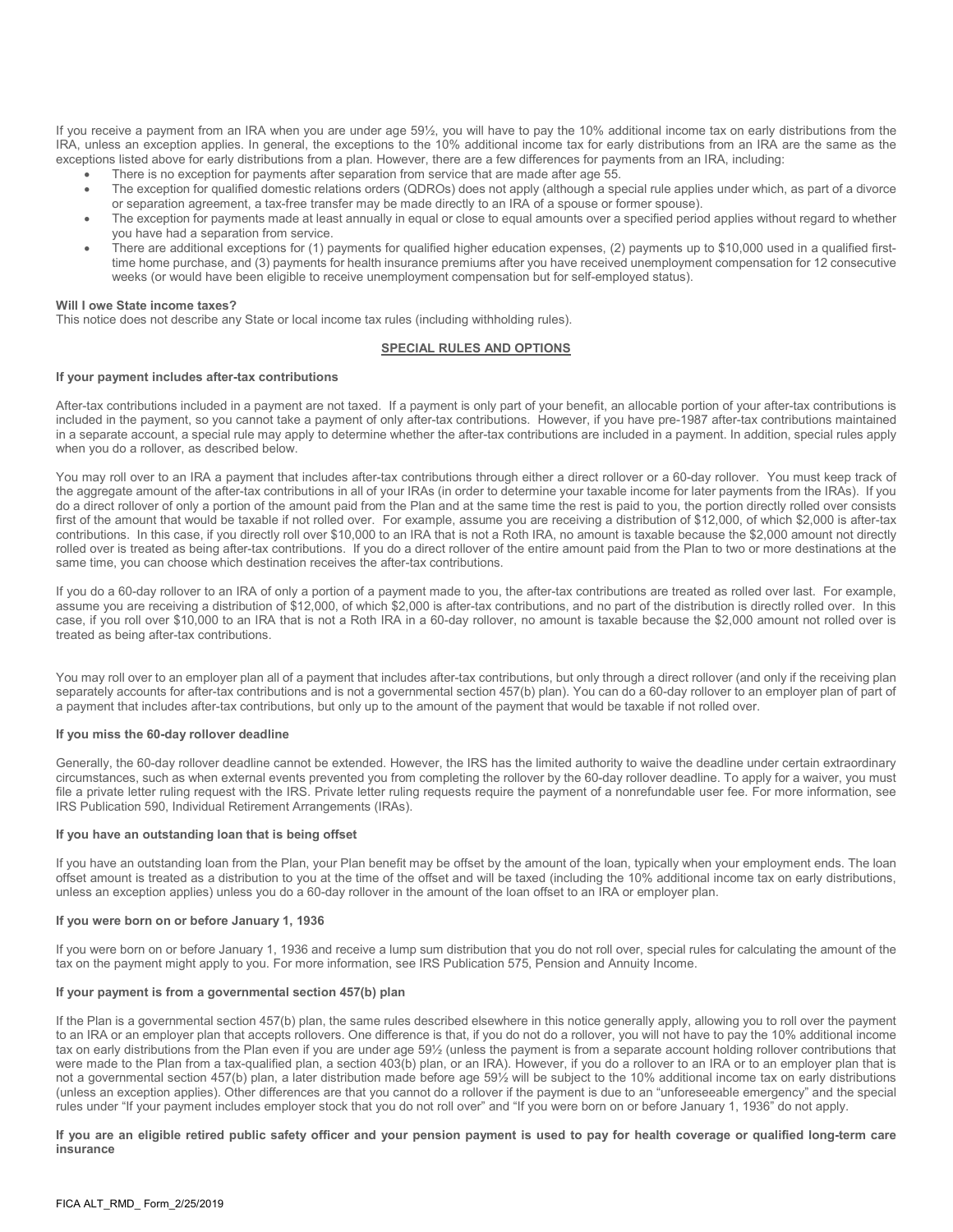If the Plan is a governmental plan, you retired as a public safety officer, and your retirement was by reason of disability or was after normal retirement age, you can exclude from your taxable income plan payments paid directly as premiums to an accident or health plan (or a qualified long-term care insurance contract) that your employer maintains for you, your spouse, or your dependents, up to a maximum of \$3,000 annually. For this purpose, a public safety officer is a law enforcement officer, firefighter, chaplain, or member of a rescue squad or ambulance crew.

#### **If you roll over your payment to a Roth IRA**

.

If you roll over a payment from the Plan to a Roth IRA, a special rule applies under which the amount of the payment rolled over (reduced by any after-tax amounts) will be taxed. However, the 10% additional income tax on early distributions will not apply (unless you take the amount rolled over out of the Roth IRA within 5 years, counting from January 1 of the year of the rollover).

If you roll over the payment to a Roth IRA, later payments from the Roth IRA that are qualified distributions will not be taxed (including earnings after the rollover). A qualified distribution from a Roth IRA is a payment made after you are age 59½ (or after your death or disability, or as a qualified first-time homebuyer distribution of up to \$10,000) and after you have had a Roth IRA for at least 5 years. In applying this 5-year rule, you count from January 1 of the year for which your first contribution was made to a Roth IRA. Payments from the Roth IRA that are not qualified distributions will be taxed to the extent of earnings after the rollover, including the 10% additional income tax on early distributions (unless an exception applies). You do not have to take required minimum distributions from a Roth IRA during your lifetime. For more information, see IRS Publication 590, Individual Retirement Arrangements (IRAs).

#### **If you do a rollover to a designated Roth account in the Plan**

**You cannot roll over a distribution to a designated Roth account in another employer's plan. However, you can roll the distribution over into a designated Roth account in the distributing Plan. If you roll over a payment from the Plan to a designated Roth account in the Plan, the amount of the payment rolled over (reduced by any after-tax amounts directly rolled over) will be taxed. However, the 10% additional tax on early distributions will not apply (unless you take the amount rolled over out of the designated Roth account within the 5-year period that begins on January 1 of the year of the rollover).** 

**If you roll over the payment to a designated Roth account in the Plan, later payments from the designated Roth account that are qualified distributions will not be taxed (including earnings after the rollover). A qualified distribution from a designated Roth account is a payment made both after you are age 59½ (or after your death or disability) and after you have had a designated Roth account in the Plan for at least 5 years. In applying this 5-year rule, you count from January 1 of the year your first contribution was made to the designated Roth account. However, if you made a direct rollover to a designated Roth account in the Plan from a designated Roth account in a plan of another employer, the 5-year period begins on January 1 of the year you made the first contribution to the designated Roth account in the Plan or, if earlier, to the designated Roth account in the plan of the other employer. Payments from the designated Roth account that are not qualified distributions will be taxed to the extent of earnings after the rollover, including the 10% additional income tax on early distributions (unless an exception applies).** 

#### **If you are not a plan participant**

Payments after death of the participant. If you receive a distribution after the participant's death that you do not roll over, the distribution will generally be taxed in the same manner described elsewhere in this notice. However, the 10% additional income tax on early distributions and the special rules for public safety officers do not apply, and the special rule described under the section "If you were born on or before January 1, 1936" applies only if the participant was born on or before January 1, 1936.

**If you are a surviving spouse.** If you receive a payment from the Plan as the surviving spouse of a deceased participant, you have the same rollover options that the participant would have had, as described elsewhere in this notice. In addition, if you choose to do a rollover to an IRA, you may treat the IRA as your own or as an inherited IRA.

An IRA you treat as your own is treated like any other IRA of yours, so that payments made to you before you are age 59½ will be subject to the 10% additional income tax on early distributions (unless an exception applies) and required minimum distributions from your IRA do not have to start until after you are age 70½.

If you treat the IRA as an inherited IRA, payments from the IRA will not be subject to the 10% additional income tax on early distributions. However, if the participant had started taking required minimum distributions, you will have to receive required minimum distributions from the inherited IRA. If the participant had not started taking required minimum distributions from the Plan, you will not have to start receiving required minimum distributions from the inherited IRA until the year the participant would have been age 70<sup>1/2</sup>.

**If you are a surviving beneficiary other than a spouse**. If you receive a payment from the Plan because of the participant's death and you are a designated beneficiary other than a surviving spouse, the only rollover option you have is to do a direct rollover to an inherited IRA. Payments from the inherited IRA will not be subject to the 10% additional income tax on early distributions. You will have to receive required minimum distributions from the inherited IRA.

Payments under a qualified domestic relations order. If you are the spouse or former spouse of the participant who receives a payment from the Plan under a qualified domestic relations order (QDRO), you generally have the same options the participant would have (for example, you may roll over the payment to your own IRA or an eligible employer plan that will accept it). Payments under the QDRO will not be subject to the 10% additional income tax on early distributions.

## **If you are a nonresident alien**

If you are a nonresident alien and you do not do a direct rollover to a U.S. IRA or U.S. employer plan, instead of withholding 20%, the Plan is generally required to withhold 30% of the payment for federal income taxes. If the amount withheld exceeds the amount of tax you owe (as may happen if you do a 60-day rollover), you may request an income tax refund by filing Form 1040NR and attaching your Form 1042-S. See Form W-8BEN for claiming that you are entitled to a reduced rate of withholding under an income tax treaty. For more information, see also IRS Publication 519, U.S. Tax Guide for Aliens, and IRS Publication 515, Withholding of Tax on Nonresident Aliens and Foreign Entities.